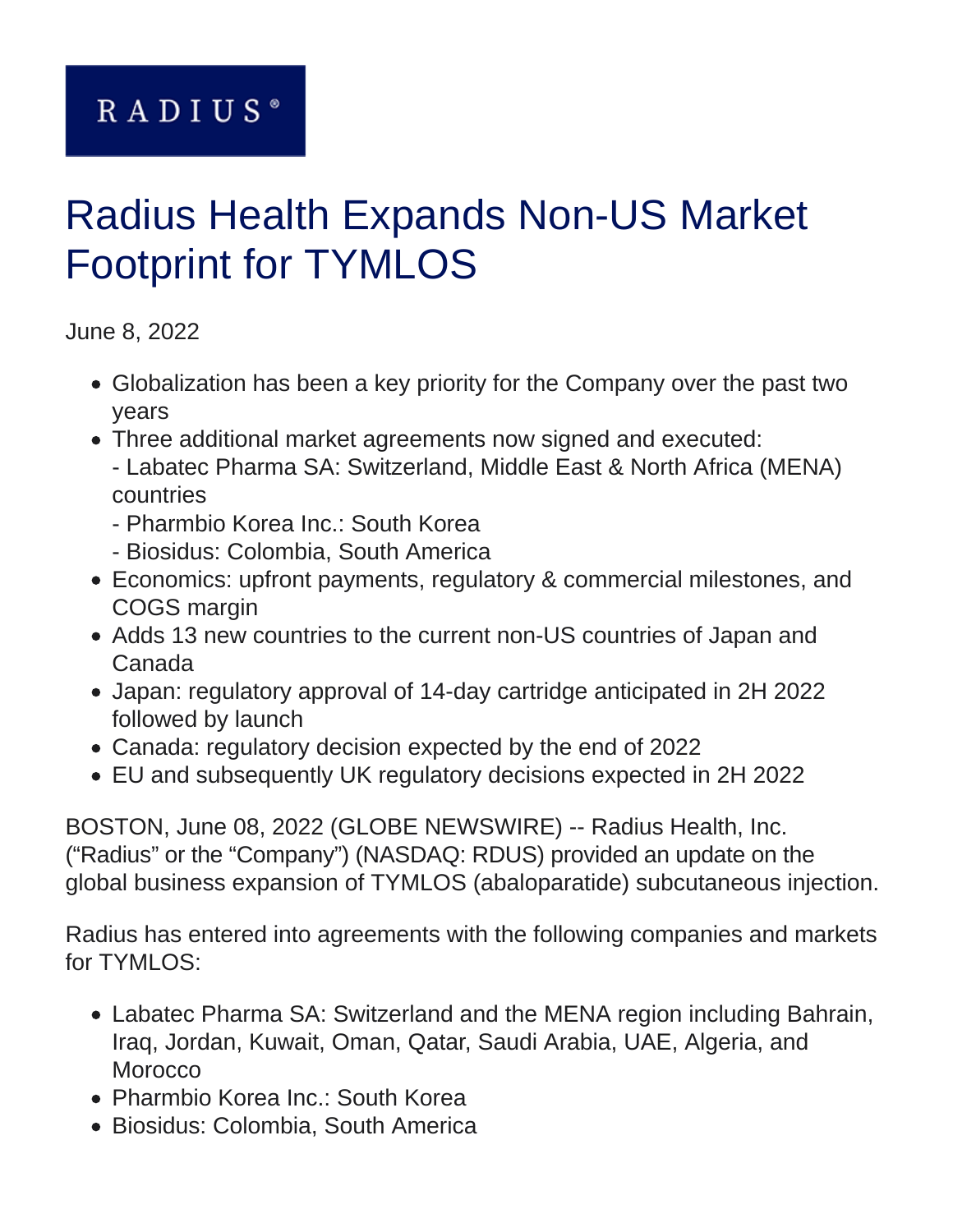These agreements add 13 new countries to the current non-US countries of Japan, partnered with Teijin Pharma Limited, and Canada, partnered with Paladin Labs Inc.

In accordance with the terms of the agreements, each company will register, commercialize, and distribute TYMLOS on an exclusive basis in their respective territories. These counterparties will be responsible for all commercial activities related to TYMLOS including sales, marketing, medical affairs, pricing, and reimbursement. Radius will be responsible for supplying the drug to each company.

Radius will receive upfront payments, regulatory and commercial milestones, and a portion of the total consideration as part of the Cost of Goods Sold (COGS).

"Expanding the global footprint of TYMLOS has been a key priority for the company over the past two years," commented Chhaya Shah, SVP, who leads the clinical and regulatory activity for abaloparatide. She added, "Across all of our partners, we expect up to four ex-US market launches in 1H 2023. Importantly this includes Japan, as the world's largest anabolic market, as well as Canada."

The EU and subsequently the UK regulatory decisions are on track for the second half of this year. We will provide further updates on our EU and UK business development efforts as well as the expected Q1 2023 TYMLOS male launch in the US, as appropriate.

### **About Radius**

Radius is a global biopharmaceutical company focused on addressing unmet medical needs in the areas of bone health, orphan neurosciences diseases, and oncology. Radius' lead product, TYMLOS  $^{\circledR}$  (abaloparatide) injection, was approved by the U.S. Food and Drug Administration for the treatment of postmenopausal women with osteoporosis at high risk for fracture. The Radius clinical pipeline includes investigational abaloparatide injection for potential use in the treatment of men with osteoporosis; the investigational drug, elacestrant (RAD1901), for potential use in the treatment of hormone-receptor positive breast cancer out-licensed to Menarini Group; and the investigational drug RAD011, a synthetic cannabidiol oral solution with potential utilization in multiple neuro-endocrine, neurodevelopmental, or neuropsychiatric disease areas.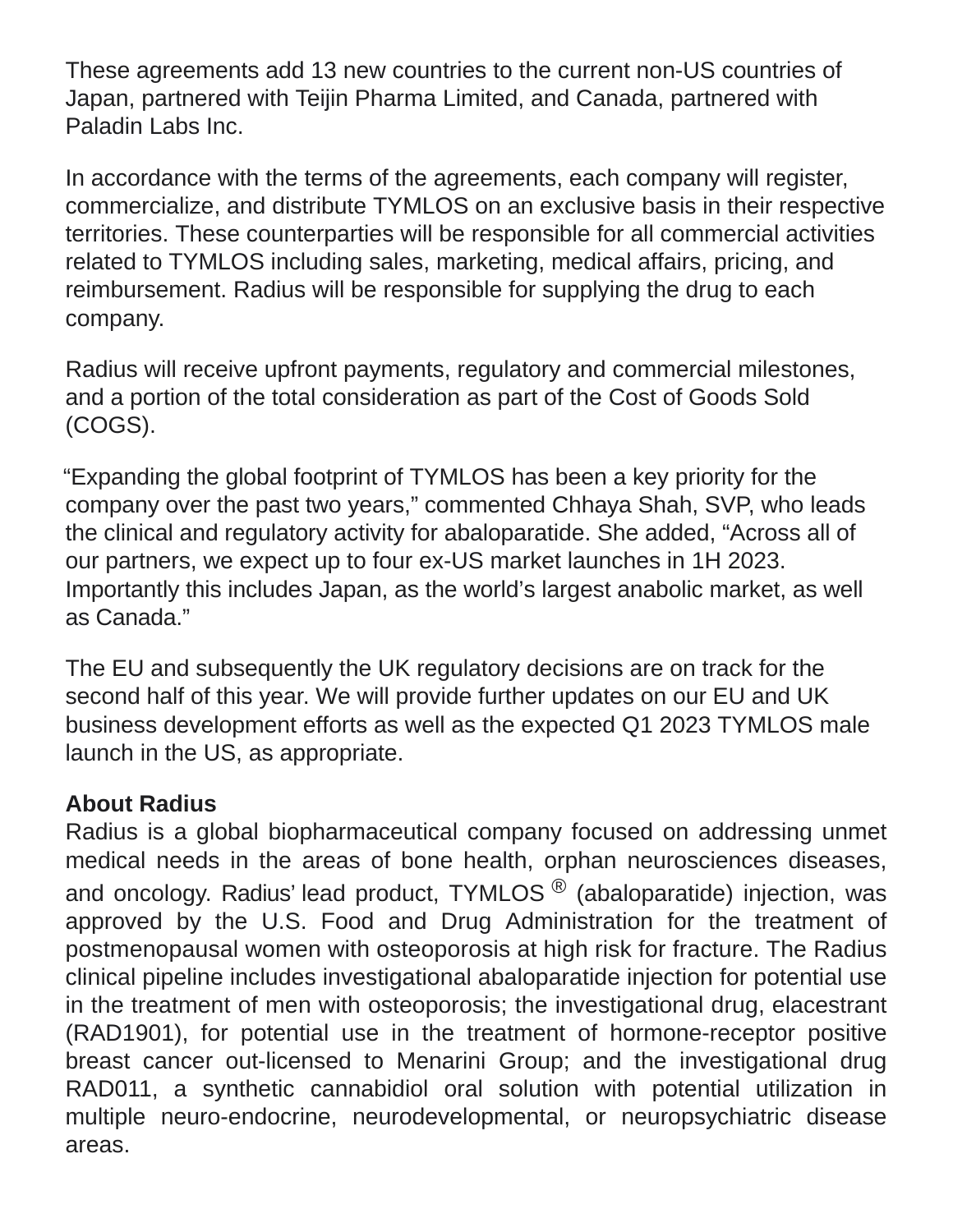#### **About TYMLOS (abaloparatide) injection**

TYMLOS (abaloparatide) injection was approved by the U.S. Food and Drug Administration for the treatment of postmenopausal women with osteoporosis at high risk for fracture defined as history of osteoporotic fracture, multiple risk factors for fracture, or patients who have failed or are intolerant to other available osteoporosis therapy.

#### **Forward-Looking Statements**

This press release contains forward-looking statements within the meaning of the Private Securities Litigation Reform Act of 1995. All statements contained in this press release that do not relate to matters of historical fact should be considered forward-looking statements.

These forward-looking statements are based on management's current expectations. These statements are neither promises nor guarantees, but involve known and unknown risks, uncertainties and other important factors that may cause our actual results, performance or achievements to be materially different from any future results, performance or achievements expressed or implied by the forward-looking statements, including, but not limited to, the following: the adverse impact the ongoing COVID-19 pandemic is having and is expected to continue to have on our business, financial condition and results of operations, including our commercial operations and sales, clinical trials, preclinical studies, and employees; quarterly fluctuation in our financial results; our dependence on the success of TYMLOS, and our inability to ensure that TYMLOS will obtain regulatory approval outside the U.S. or be successfully commercialized in any market in which it is approved, including as a result of risk related to coverage, pricing and reimbursement; risks related to competitive products; risks related to our ability to successfully enter into collaboration, partnership, license or similar agreements; risks related to clinical trials, including our reliance on third parties to conduct key portions of our clinical trials and uncertainty that the results of those trials will support our product candidate claims; the risk that adverse side effects will be identified during the development of our product candidates or during commercialization, if approved; risks related to manufacturing, supply and distribution; and the risk of litigation or other challenges regarding our intellectual property rights. These and other important risks and uncertainties discussed in our filings with the Securities and Exchange Commission, or SEC, including under the caption "Risk Factors" in our Annual Report on Form 10-K for the year ending December 31, 2021 and subsequent filings with the SEC, could cause actual results to differ materially from those indicated by the forward-looking